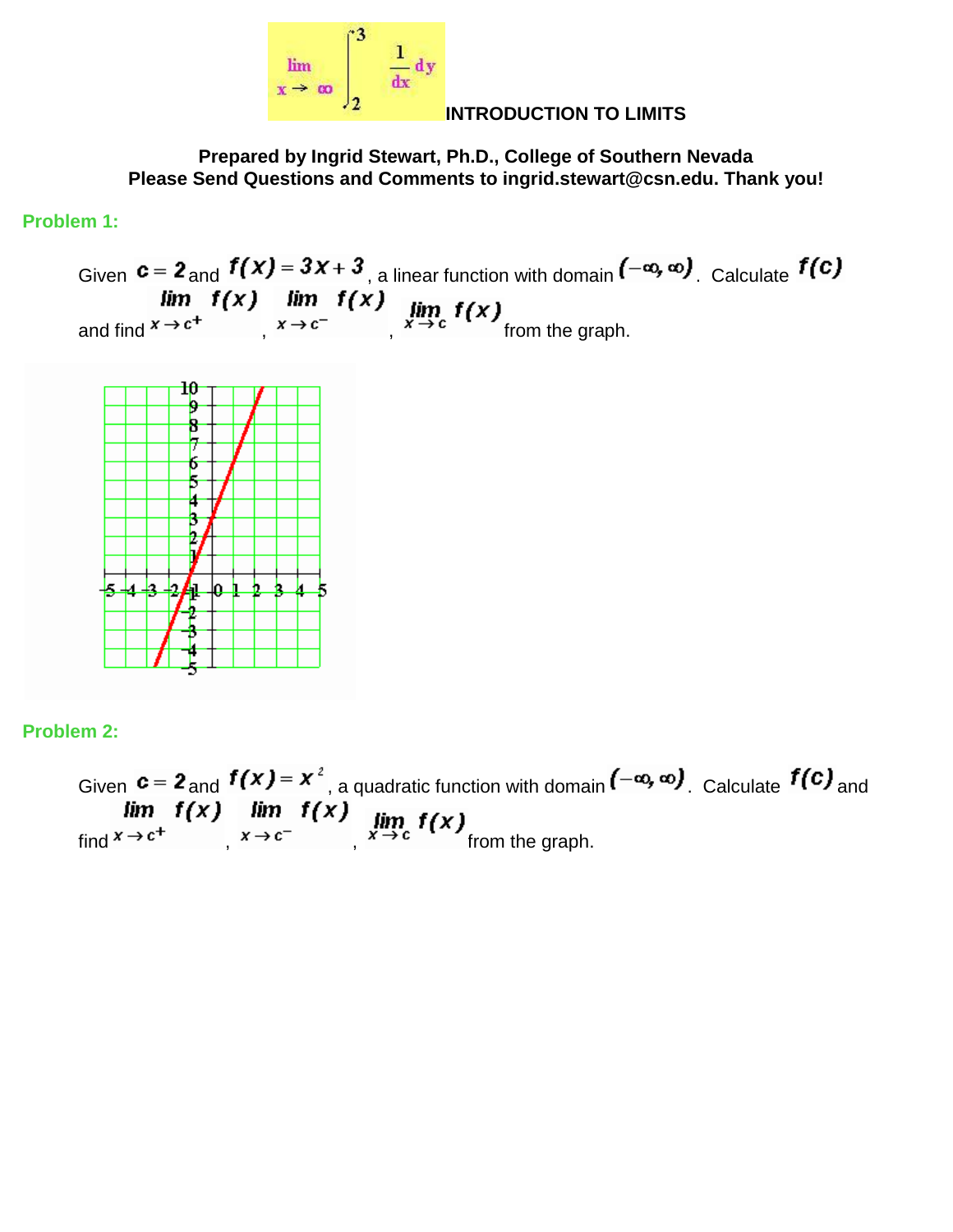

#### **Problem 3:**

Given  $c = z$  and  $I(X) = X$ , a cubic function with domain  $I^{-\alpha}$ ,  $\alpha$ , Calculate  $I(Y)$  and find ,  $x \rightarrow c$ ,  $x \rightarrow c$  from the graph.



#### **Problem 4:**

Given  $c = -2$  and  $f(x) = |x|$ , an absolute-value function with domain  $(-\infty, \infty)$ . Calculate **and find**  $x \to c^+$   $\lim_{x \to c^-} f(x)$   $\lim_{x \to c^-} f(x)$  from the graph.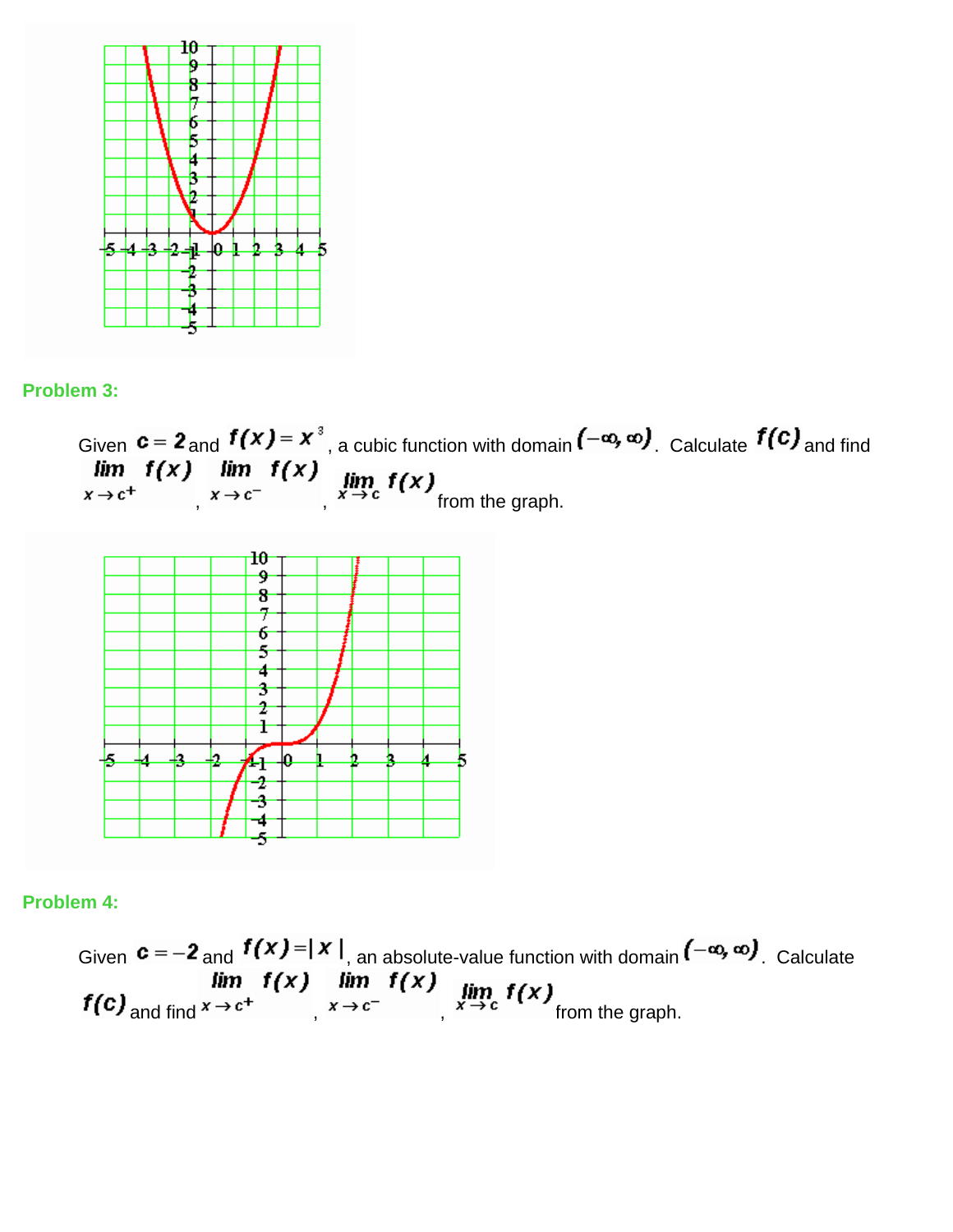

#### **Problem 5:**





**Problem 6:**

Given  $c = -\delta$  and  $I(X) = X$ , a function with domain  $\begin{bmatrix} -a, a \end{bmatrix}$ . Calculate  $I(Y)$  and find ,  $x \rightarrow c$ ,  $x \rightarrow c$  from the graph.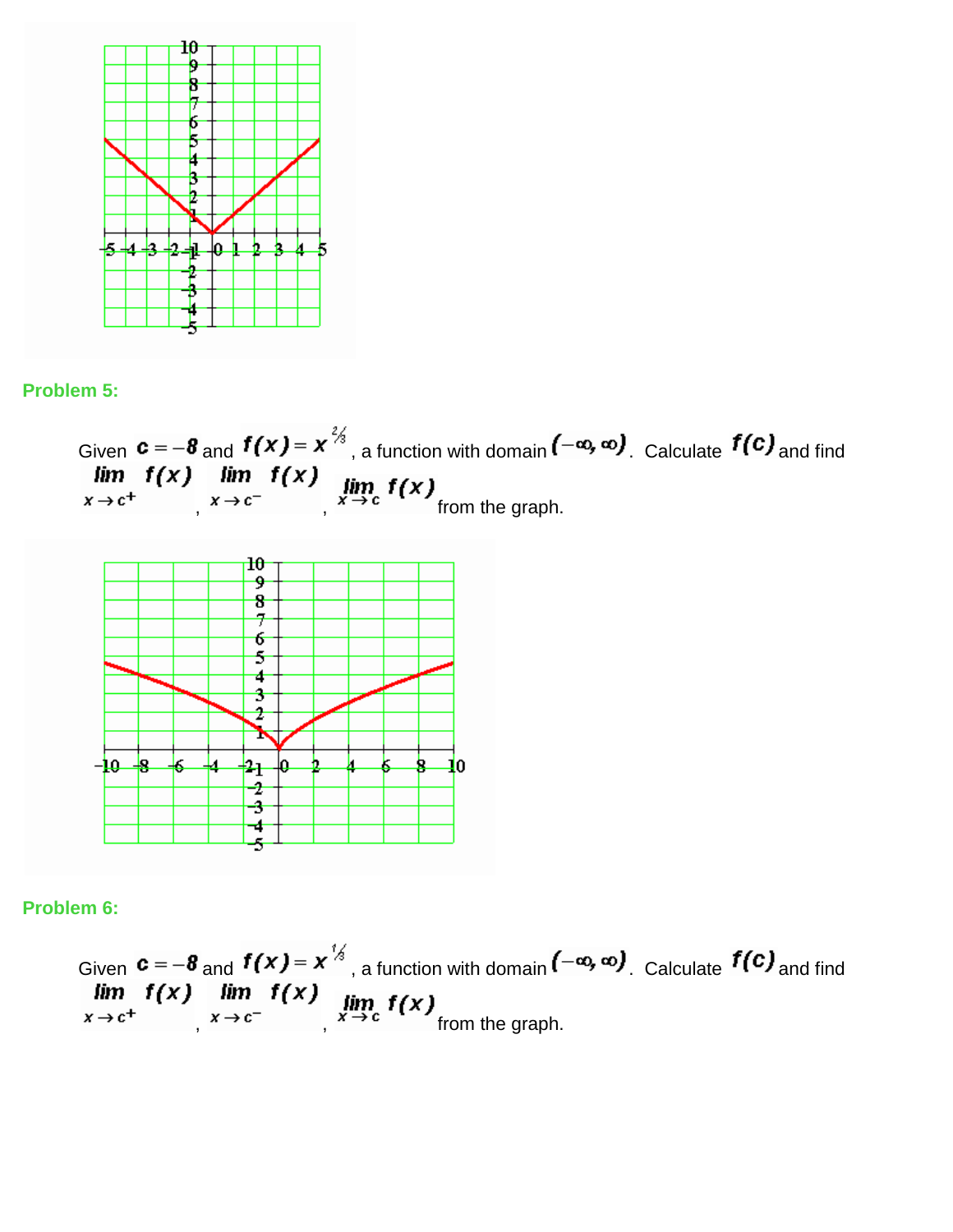

#### **Problem 7:**



#### **Problem 8:**

Given  $c = 0$  and  $I(X) = \sqrt{1 - X}$ , a semicircular function with domain  $I^{-1}$ , Calculate and find  $x \rightarrow c$ ,  $x \rightarrow c$ ,  $x \rightarrow c$  from the graph.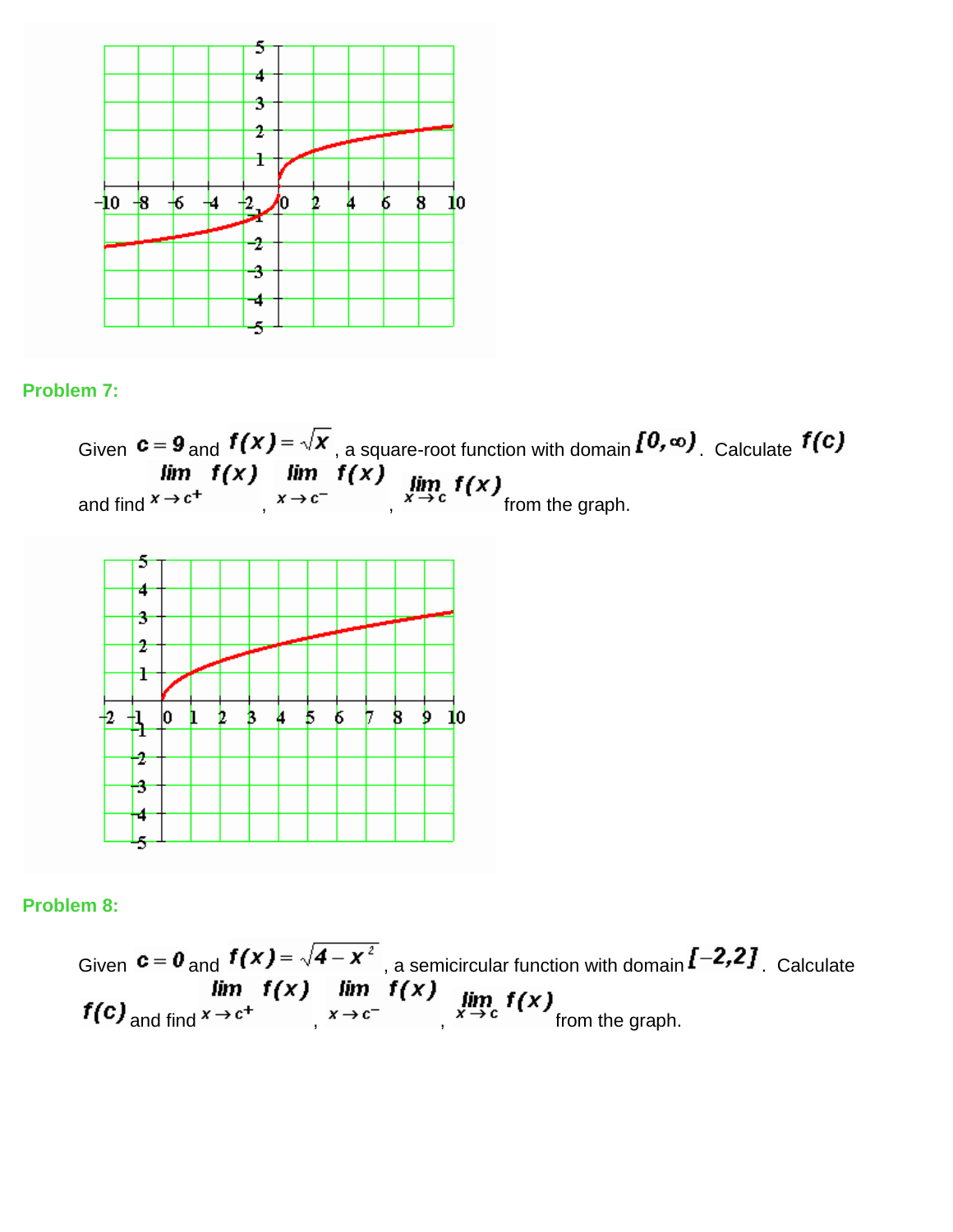

# **Problem 9:**

Given 
$$
\mathbf{c} = \mathbf{1}_{\text{and}} \mathbf{f}(x) = \frac{1}{x}
$$
, a rational function (reciprocal function) with domain  $\{x \mid x \neq 0\}$   
\n*lim*  $\mathbf{f}(x)$  *lim*  $\mathbf{f}(x)$  *lim*  $\mathbf{f}(x)$  *lim*  $\mathbf{f}(x)$   
\n. Calculate  $\mathbf{f}(\mathbf{c})$  and find  $x \to c^+$   $\left.\begin{array}{c} x \to c^- \\ x \to c^- \end{array}\right|$ ,  $\lim_{x \to c^-} \mathbf{f}(x)$  from the graph.



# **Problem 10:**

Given 
$$
c = -1
$$
 and  $f(x) = \frac{x-2}{x^2-4} = \frac{x-2}{(x-2)(x+2)}$ , a function with domain  
\n
$$
\lim_{x \to c^-} f(x) = \lim_{x \to c^+} f(x) = \lim_{x \to c^+} f(x) = \lim_{x \to c^-} f(x)
$$
\nfrom the graph.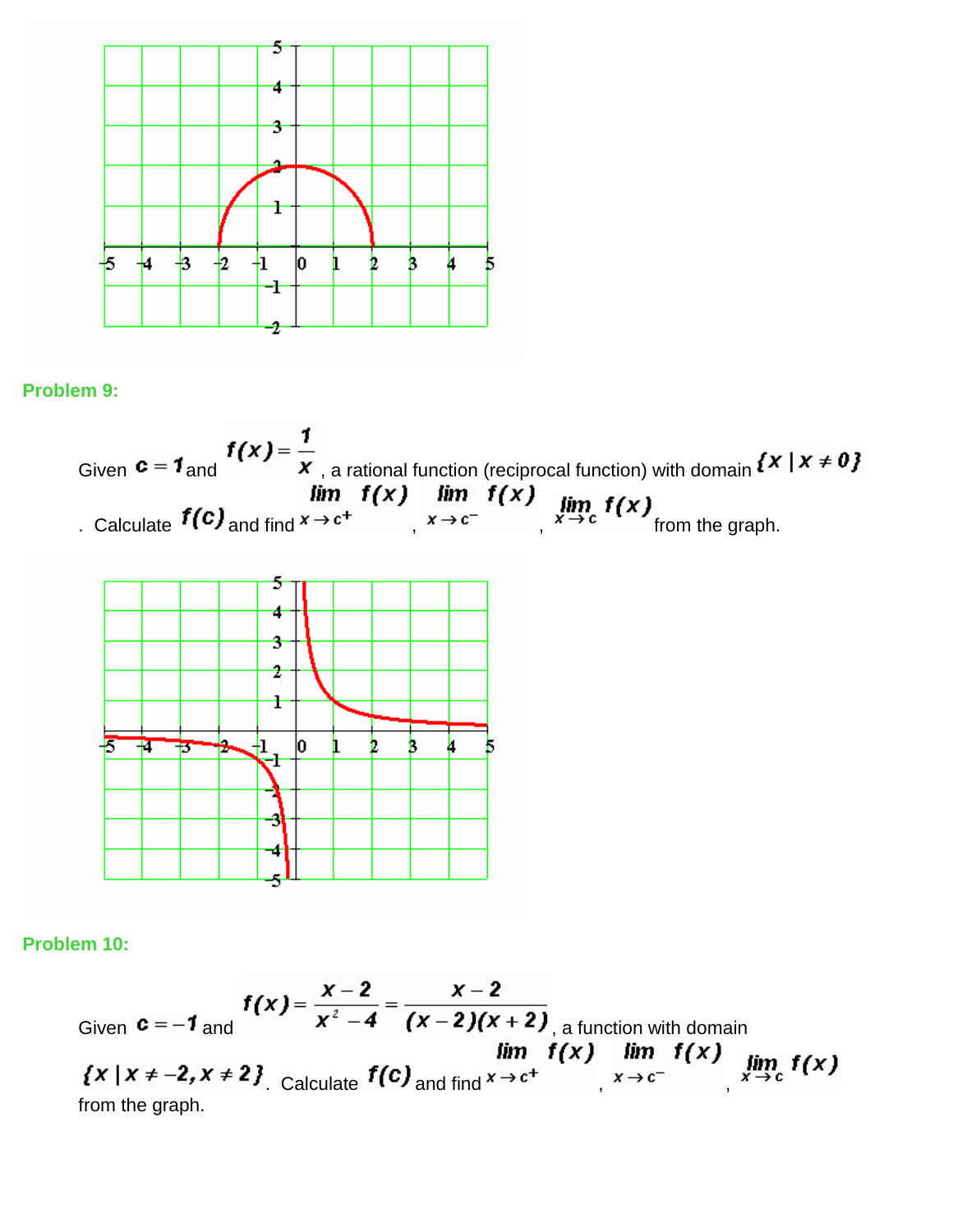

**Problem 11:**

Given 
$$
\mathbf{c} = \mathbf{1}_{\text{and}} \mathbf{f}(\mathbf{x}) = \frac{\mathbf{x}^2 - \mathbf{4}}{\mathbf{x} - \mathbf{2}} = \frac{(\mathbf{x} - \mathbf{2})(\mathbf{x} + \mathbf{2})}{\mathbf{x} - \mathbf{2}}
$$
, a function with domain  $\{x \mid x \neq 2\}$ .  
Calculate  $\mathbf{f}(\mathbf{c})$  and find  $\mathbf{x} \to \mathbf{c}^+$   $\mathbf{f}(\mathbf{x})$   $\lim_{\mathbf{x} \to \mathbf{c}^-} \mathbf{f}(\mathbf{x})$  from the graph.

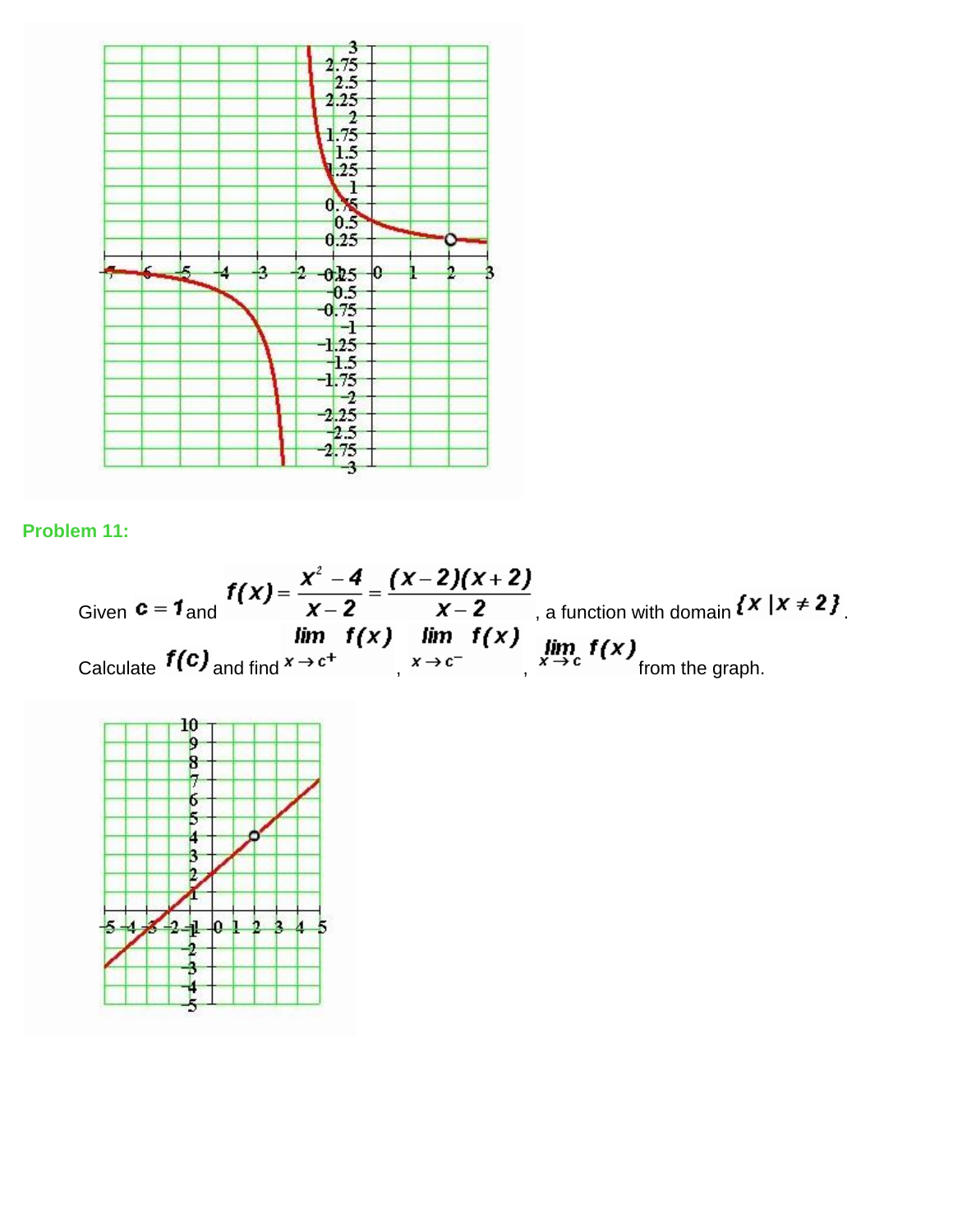Given  $c = 0$  and  $c = 4$  and

$$
f(x) = \begin{cases} -2x+2 & \text{if } x < 2 \\ x+3 & \text{if } x > 2 \end{cases}
$$

a piece-wise defined function with domain  $(-\infty,2)\cup(2,\infty)$ 

,

 $\lim_{x \to c^+} f(x) \lim_{x \to c^+} f(x)$   $\lim_{x \to c^-} f(x)$   $\lim_{x \to c} f(x)$  from the graph.



#### **Problem 13:**

Given  $c = 0$  and  $I(X) = \sqrt{X}$ , a square-root function with domain  $I(Y, \omega)$ . Calculate and find  $x \to c$ ,  $x \to c$ ,  $x \to c$ , from the graph in **Problem 7**.

**Problem 14:**

Given  $c = -2$  and  $c = 2$  and  $f(x) = \sqrt{4-x^2}$ , a semicircular function with domain  $[-2,2]$ . Calculate  $f(c)$  and find  $x \to c^+$  ,  $f(x)$  and  $f(x)$  ,  $\lim_{x \to c^-} f(x)$  from the graph in **Problem 8**.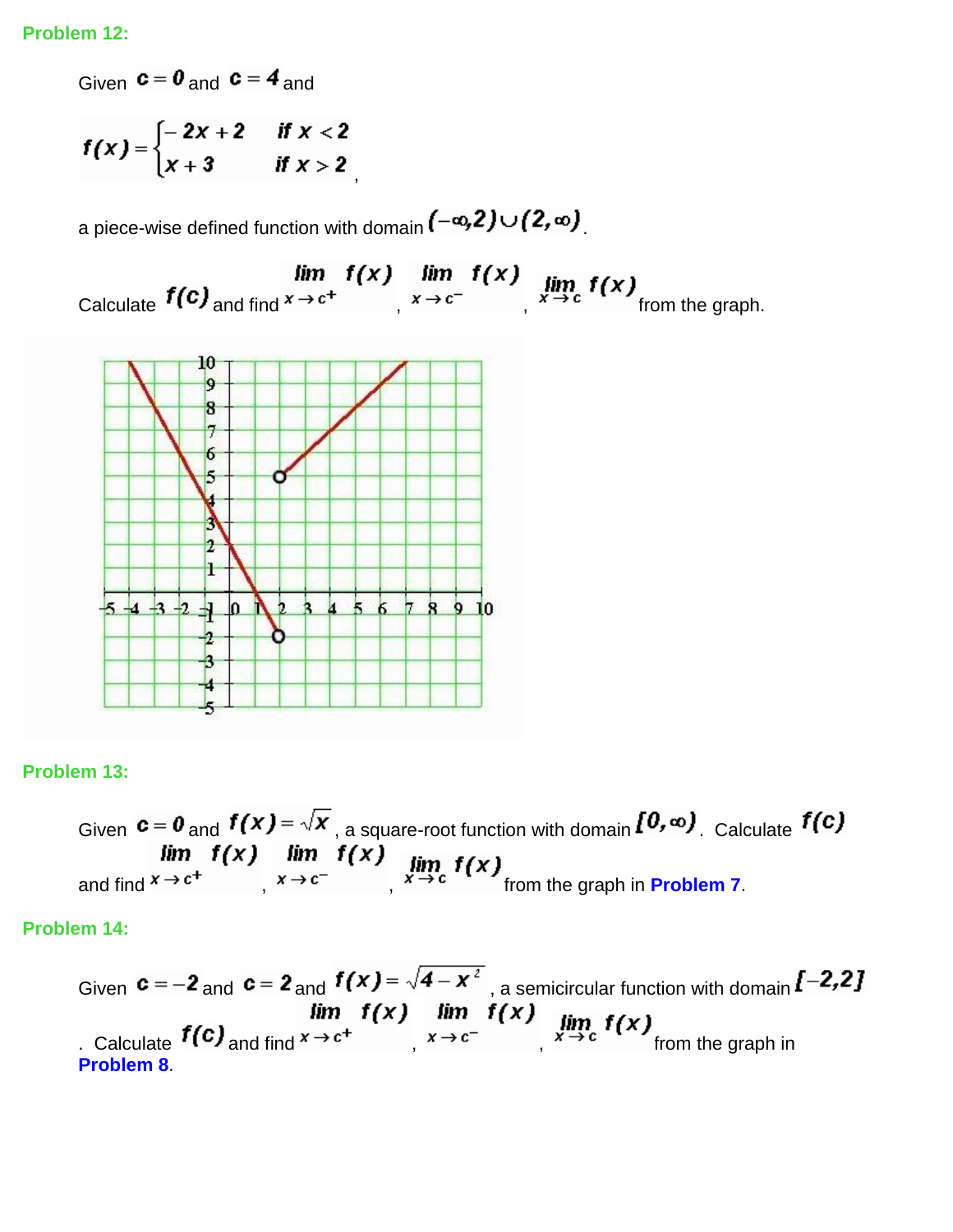**Problem 15:**

Given 
$$
c = 0
$$
 and  $f(x) = \frac{1}{x}$ , a rational function (reciprocal function) with domain  $\{x \mid x \neq 0\}$ .  
\nCalculate  $f(c)$  and find  $x \rightarrow c^+$   
\n $f(x)$ ,  $\lim_{x \rightarrow c^-} f(x)$   
\n $f(x)$   
\n $f(x)$   
\n $f(x)$   
\nfrom the graph in Problem  
\n9.

**Problem 16:**

Given 
$$
c = -2
$$
 and  $f(x) = \frac{x-2}{x^2-4} = \frac{x-2}{(x-2)(x+2)}$ , a function with domain  
\n
$$
\lim_{x \to c^-} f(x) = \lim_{x \to c^+} f(x) = \lim_{x \to c^+} f(x) = \lim_{x \to c^-} f(x)
$$
\nfrom the graph in Problem 10.

#### **Problem 17:**

Given 
$$
c = 2
$$
 and  
\n
$$
f(x) = \frac{x-2}{x^2-4} = \frac{x-2}{(x-2)(x+2)}
$$
\na function with domain  
\n
$$
f(x) = \lim_{x \to c^-} f(x) = \lim_{x \to c^+} f(x) = \lim_{x \to c^-} f(x)
$$
\nfrom the graph in Problem 10.

#### **Problem 18:**

Given 
$$
c = 2
$$
 and  $f(x) = \frac{x^2 - 4}{x - 2} = \frac{(x - 2)(x + 2)}{x - 2}$ , a function with domain  $\{x \mid x \neq 2\}$   
  $\lim_{x \to c^+} f(x) = \lim_{x \to c^-} f(x)$ 

,

## **Problem 19:**

Given  $c = 2$  and

$$
f(x) = \begin{cases} \frac{x^2 - 4}{x - 2} = \frac{(x - 2)(x + 2)}{x - 2} & \text{if } x \neq 2 \\ 8 & \text{if } x = 2 \end{cases}
$$

a piece-wise defined function with domain  $(-\infty, \infty)$ .

 $\lim_{x \to c^+} f(x) \lim_{x \to c^+} f(x)$   $\lim_{x \to c^-} f(x) \lim_{x \to c} f(x)$  from the graph.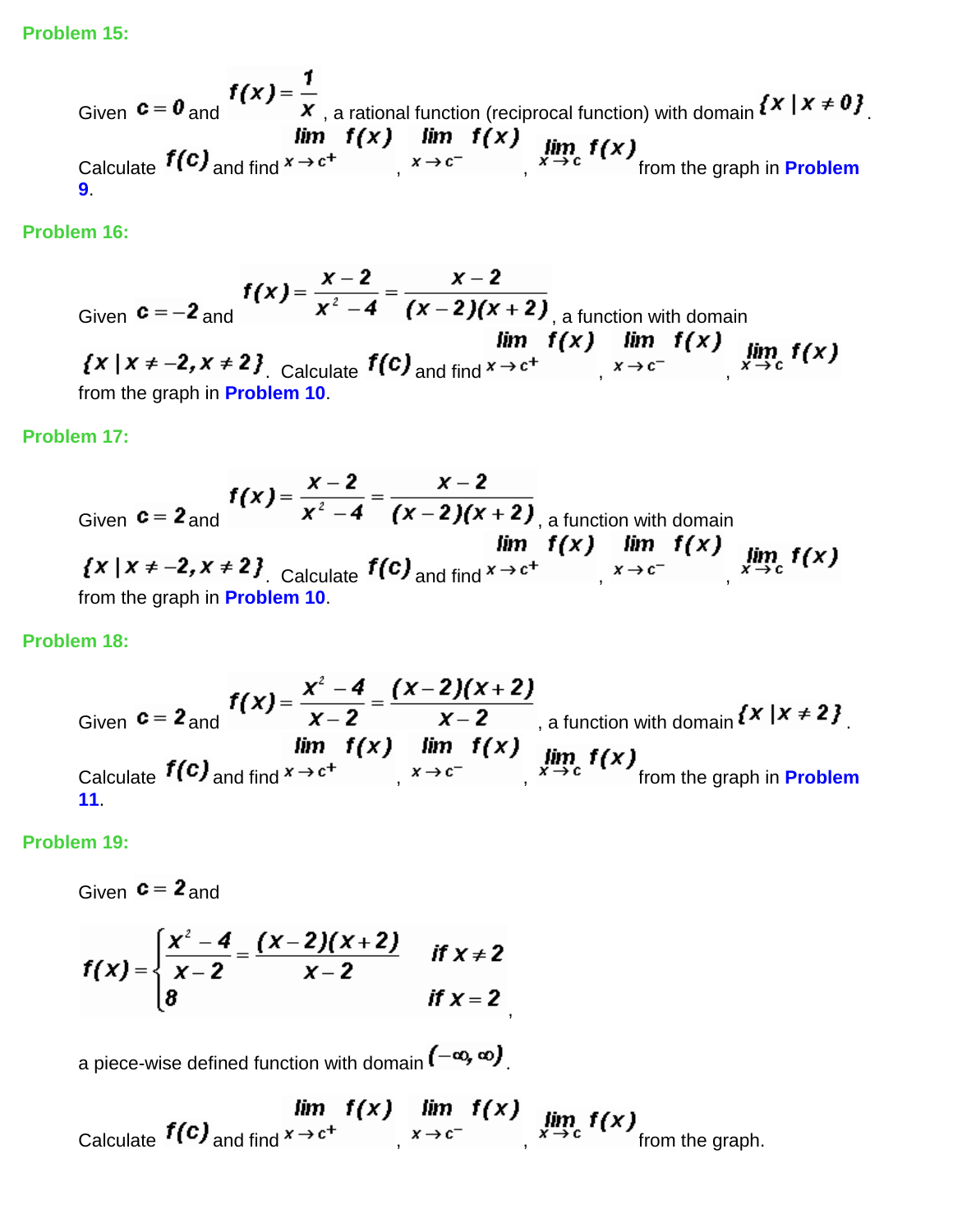

#### **Problem 20:**

Given  $c = 2$  and

$$
f(x) = \begin{cases} -2x+2 & \text{if } x < 2 \\ x+3 & \text{if } x > 2 \end{cases}
$$

a piece-wise defined function with domain  $(-\infty,2)\cup(2,\infty)$ 

**Calculate**  $f(c)$  and find  $x \to c^+$  **if the and find**  $x \to c^-$  **f**  $f(x)$  **f**  $\lim_{x \to c^-} f(x)$  **from the graph in Problem 12**.

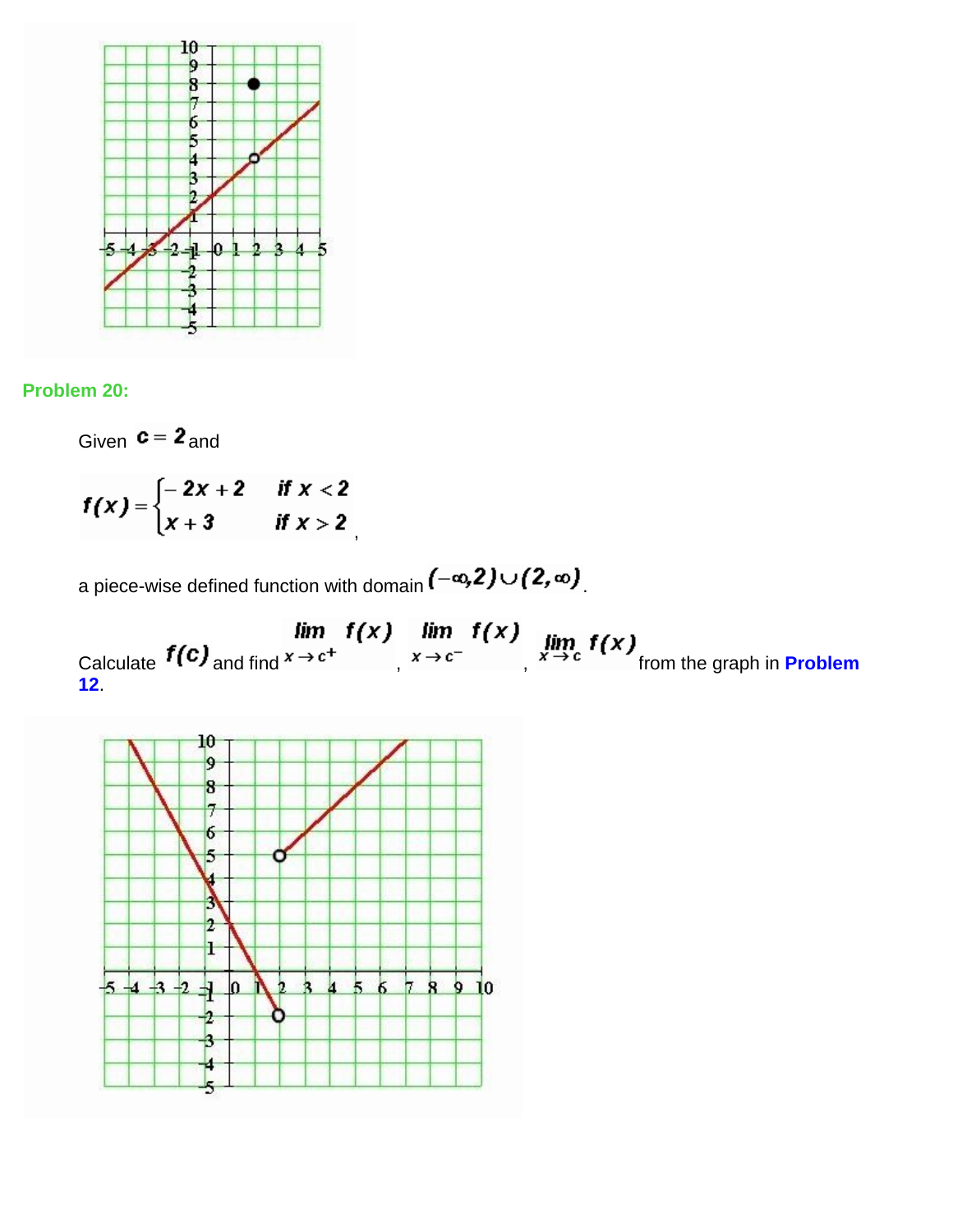Given  $c = 2$  and

$$
f(x) = \begin{cases} -2x+2 & \text{if } x \leq 2 \\ x+3 & \text{if } x > 2 \end{cases}
$$

a piece-wise defined function with domain  $(-\infty, \infty)$ .

,

 $\lim_{x \to c^+} f(x) \lim_{x \to c^+} f(x) \lim_{x \to c^-} f(x) \lim_{x \to c^+} f(x)$  from the graph.



#### **Problem 22:**

Given  $c = 2$  and

$$
f(x) = \begin{cases} -2x+2 & \text{if } x < 2 \\ x+3 & \text{if } x \geq 2 \end{cases}
$$

a piece-wise defined function with domain  $(-\infty, \infty)$ .

 $\lim_{x \to c^+} f(x) \lim_{x \to c^+} f(x)$   $\lim_{x \to c^-} f(x) \lim_{x \to c^+} f(x)$  from the graph.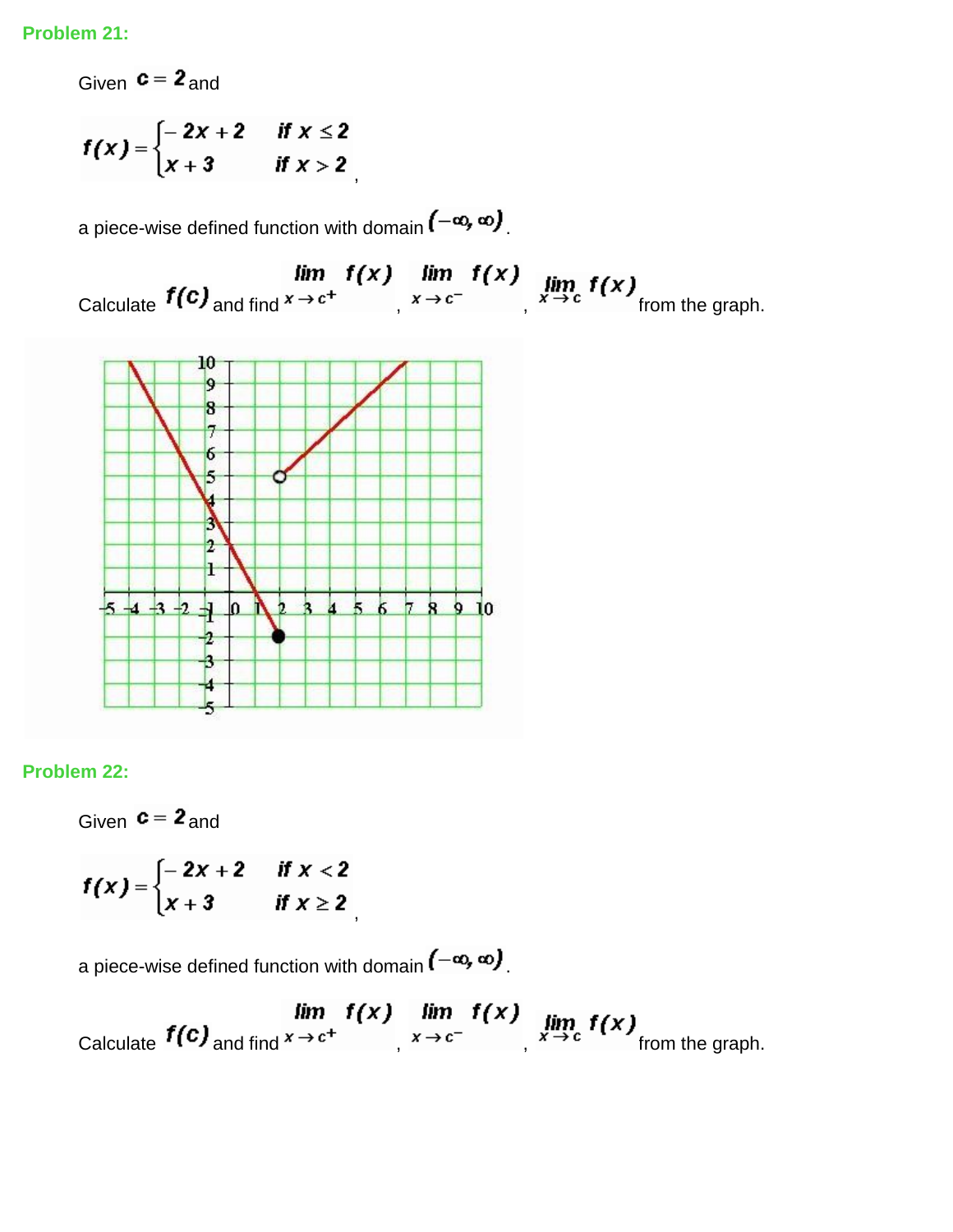



Given  $c = 2$  and  $f(x) = \begin{cases} -2x+2 & \text{if } x < 2 \\ x+3 & \text{if } x > 2 \\ 3 & \text{if } x = 2 \end{cases}$ 

a piece-wise defined function with domain  $(-\infty, \infty)$ .

 $\lim_{x \to c^+} f(x) \lim_{x \to c^+} f(x)$   $\lim_{x \to c^-} f(x) \lim_{x \to c} f(x)$  from the graph.

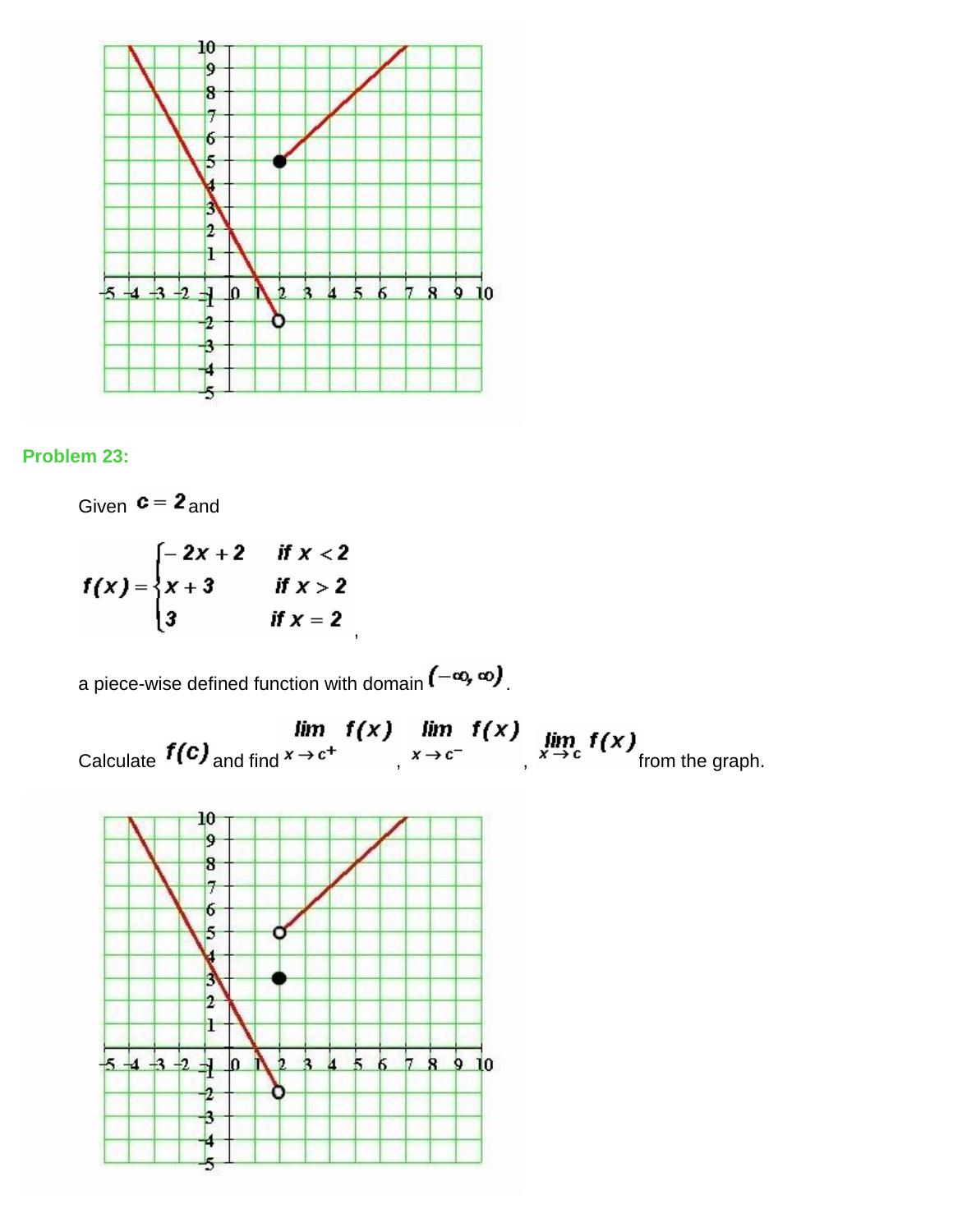**SOLUTIONS** 

You can find detailed solutions below the link for this problem set!

- $1. f(2) = 3(2) + 3 = 9$ 
	- $\lim f(x) = 9$   $\lim f(x) = 9$   $\lim f(x) = 9$  $x \rightarrow 2^$  $x \rightarrow 2^+$  $x \rightarrow 2$
- 2.  $f(2)=(2)^2=4$ 
	- lim f(x) = 4 lim f(x) = 4 lim f(x) = 4<br>x→2<sup>+</sup> x→2<sup>-</sup> x→2  $x \rightarrow 2^+$
- $3. f(2) = (2)^3 = 8$ 
	- $\lim_{x \to 2^+} f(x) = 8$   $\lim_{x \to 2^-} f(x) = 8$  $\lim f(x) = 8$  $x \rightarrow 2$  $x \rightarrow 2^+$
- 4.  $f(-2) = |-2| = 2$ 
	- $\lim f(x) = 2$   $\lim f(x) = 2$   $\lim f(x) = 2$  $x \rightarrow -2^ x \rightarrow -2$  $x \rightarrow -2^+$
- 5.  $f(-8) = (-8)^{2/3} = 4$ 
	- $\lim_{x \to -\delta^-} f(x) = 4$   $\lim_{x \to -\delta} f(x) = 4$  $lim f(x)=4$  $x \rightarrow -8$ <sup>+</sup>
- 6.  $f(-8) = (-8)^{1/2} = -2$

$$
\lim_{x \to -\delta^+} f(x) = -2 \qquad \lim_{x \to -\delta^-} f(x) = -2 \qquad \lim_{x \to -\delta} f(x) = -2
$$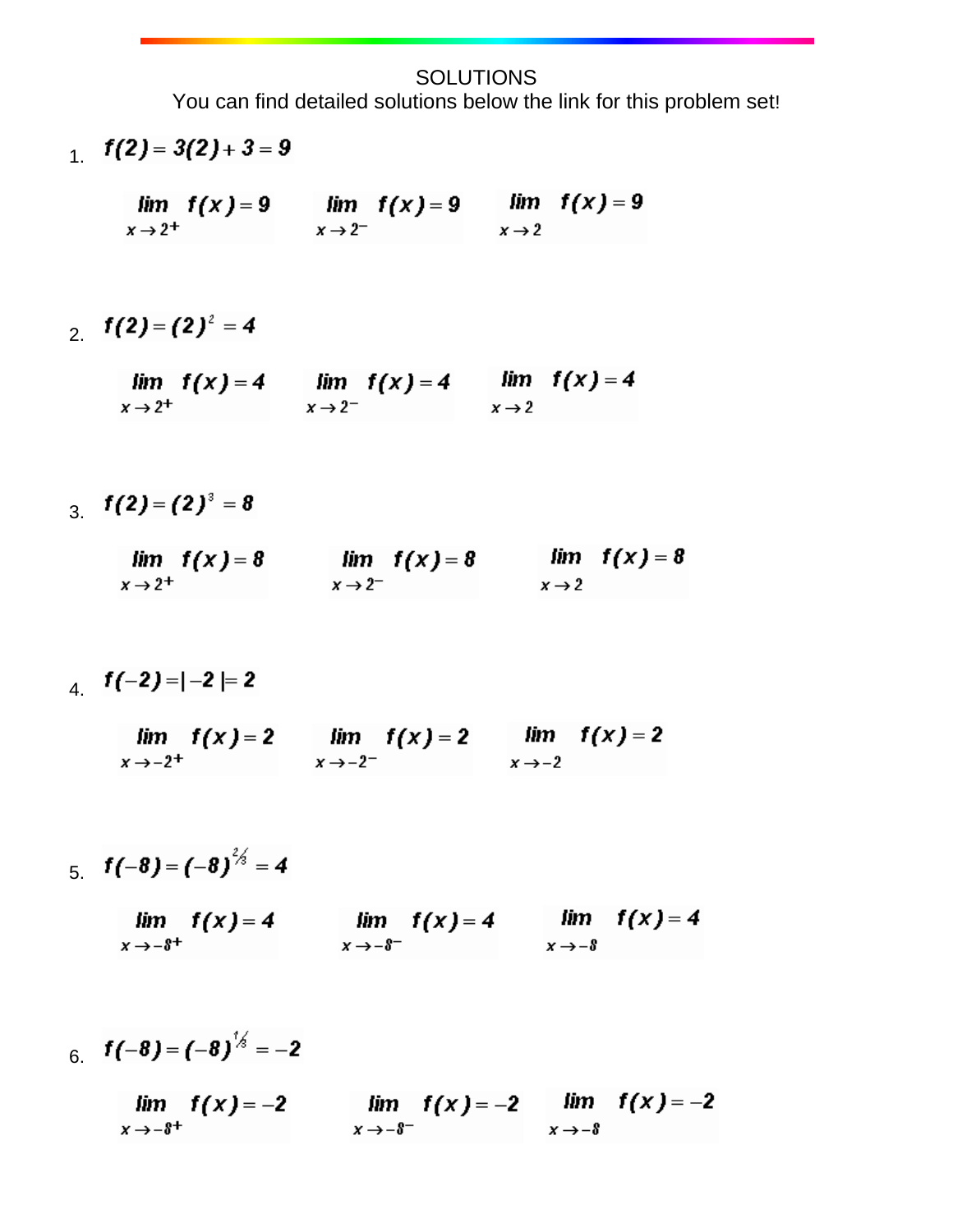7.  $f(9) = \sqrt{9} = 3$ 

$$
\lim_{x \to 9^+} f(x) = 3 \qquad \lim_{x \to 9^-} f(x) = 3 \qquad \lim_{x \to 9} f(x) = 3
$$

8. 
$$
f(0) = \sqrt{4 - (0)^2} = \sqrt{4} = 2
$$
  
\n
$$
\lim_{x \to 0^+} f(x) = 2
$$
\n
$$
\lim_{x \to 0^+} f(x) = 2
$$
\n
$$
\lim_{x \to 0^-} f(x) = 2
$$
\n
$$
\lim_{x \to 0} f(x) = 2
$$

$$
f(1)=\frac{1}{1}
$$

$$
\lim_{x \to 1^+} f(x) = \frac{1}{1} = 1 \qquad \lim_{x \to 1^-} f(x) = \frac{1}{1} = 1 \qquad \lim_{x \to 1} f(x) = \frac{1}{1} = 1
$$

$$
f(-1) = \frac{-1-2}{(-1)^2-4} = \frac{-3}{-3} = 1
$$

$$
\lim_{x \to -1^+} f(x) = 1 \qquad \lim_{x \to -1^-} f(x) = 1 \qquad \lim_{x \to -1} f(x) = 1
$$

$$
f(x) = \frac{1^2 - 4}{1 - 2} = \frac{3}{1} = 3
$$

$$
\lim_{x \to 1^+} f(x) = 3 \qquad \lim_{x \to 1^-} f(x) = 3 \qquad \lim_{x \to 1} f(x) = 3
$$

$$
12. \quad \mathbf{c} = \mathbf{0}
$$

 $f(0) = -2(0) + 2 = 2$  because 0 is in the domain of Branch 1.

 $lim f(x) = 2$  $lim f(x) = 2$  $x \rightarrow 0^+$  $x \rightarrow 0$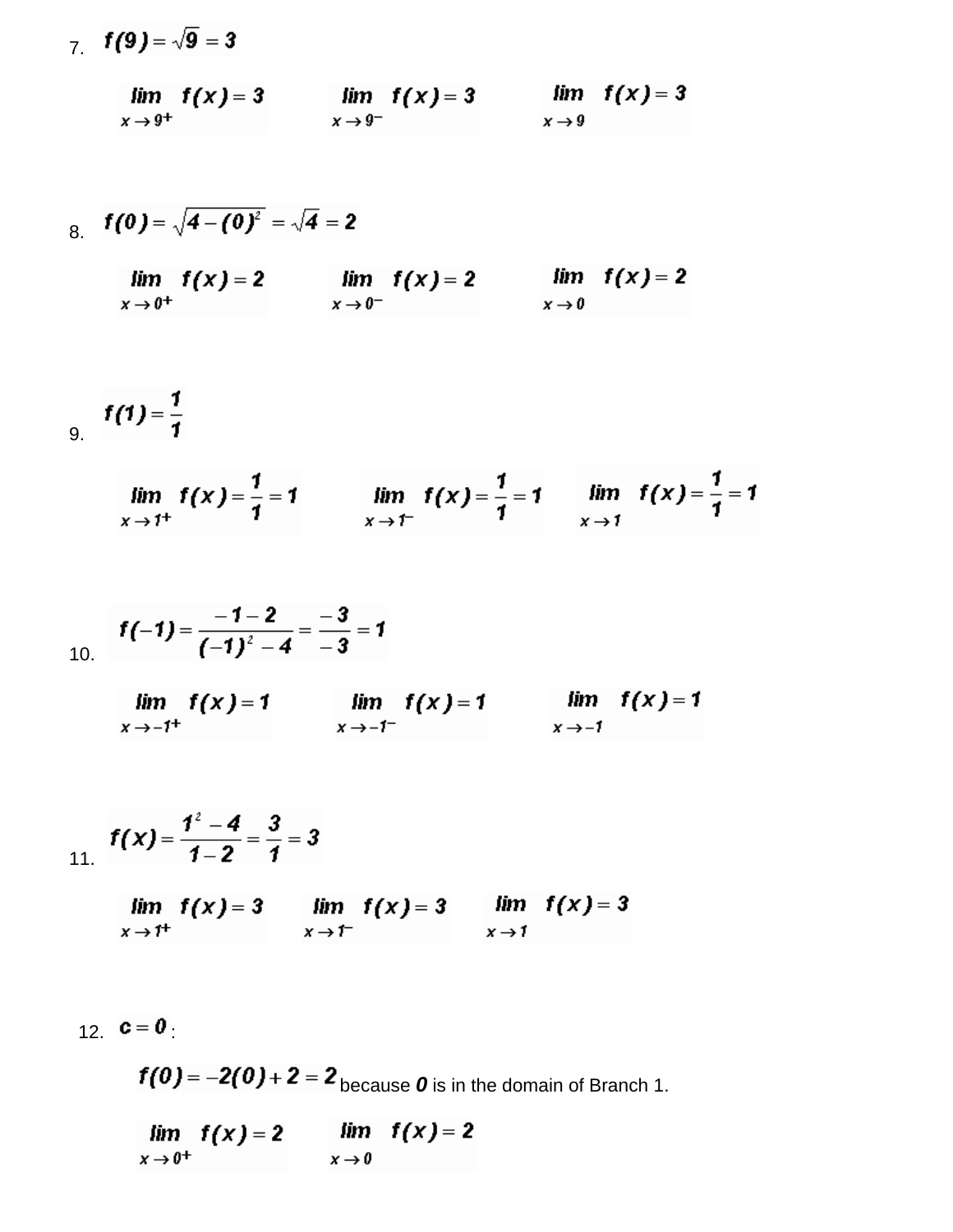$c=4$ .

 $f(4) = 4 + 3 = 7$  because 4 is in the domain of Branch 2.

$$
\lim_{x \to 4^+} f(x) = 7 \qquad \lim_{x \to 4^-} f(x) = 7 \qquad \lim_{x \to 4} f(x) = 7
$$

$$
13. \quad f(0) = \sqrt{0} = 0
$$

 $\lim f(x) = \sqrt{0} = 0$  $x \rightarrow 0^+$ 

## $lim f(x)$

 $x \rightarrow 0^$ *does not exist (DNE)* because there is NO (real) y-value for the x-values as we approach *0* from the left!

## $lim f(x)$

 $x \rightarrow 0$ *does not exist (DNE)* because the right-sided limit DOES NOT equal the leftsided limit!

14.  $c = -2$ .

$$
f(-2) = \sqrt{4 - (-2)^2} = 0
$$

$$
\lim_{x \to -2^+} f(x) = \sqrt{4 - (-2)^2} = 0
$$

### $lim f(x)$

 $x \rightarrow -2^$ *does not exist* because there is NO (real) y-value for the x-values as we approach *-2* from the left!

#### $f(x)$ lim

 $x \rightarrow -2$ *does not exist (DNE)* because the right-sided limit DOES NOT equal the left-sided limit!

 $c=2$ .

$$
f(2) = \sqrt{4-(2)^2} = 0
$$

# $lim f(x)$

 $x \rightarrow 2^+$ *does not exist* because there is NO (real) y-value as we approach *2* from the right!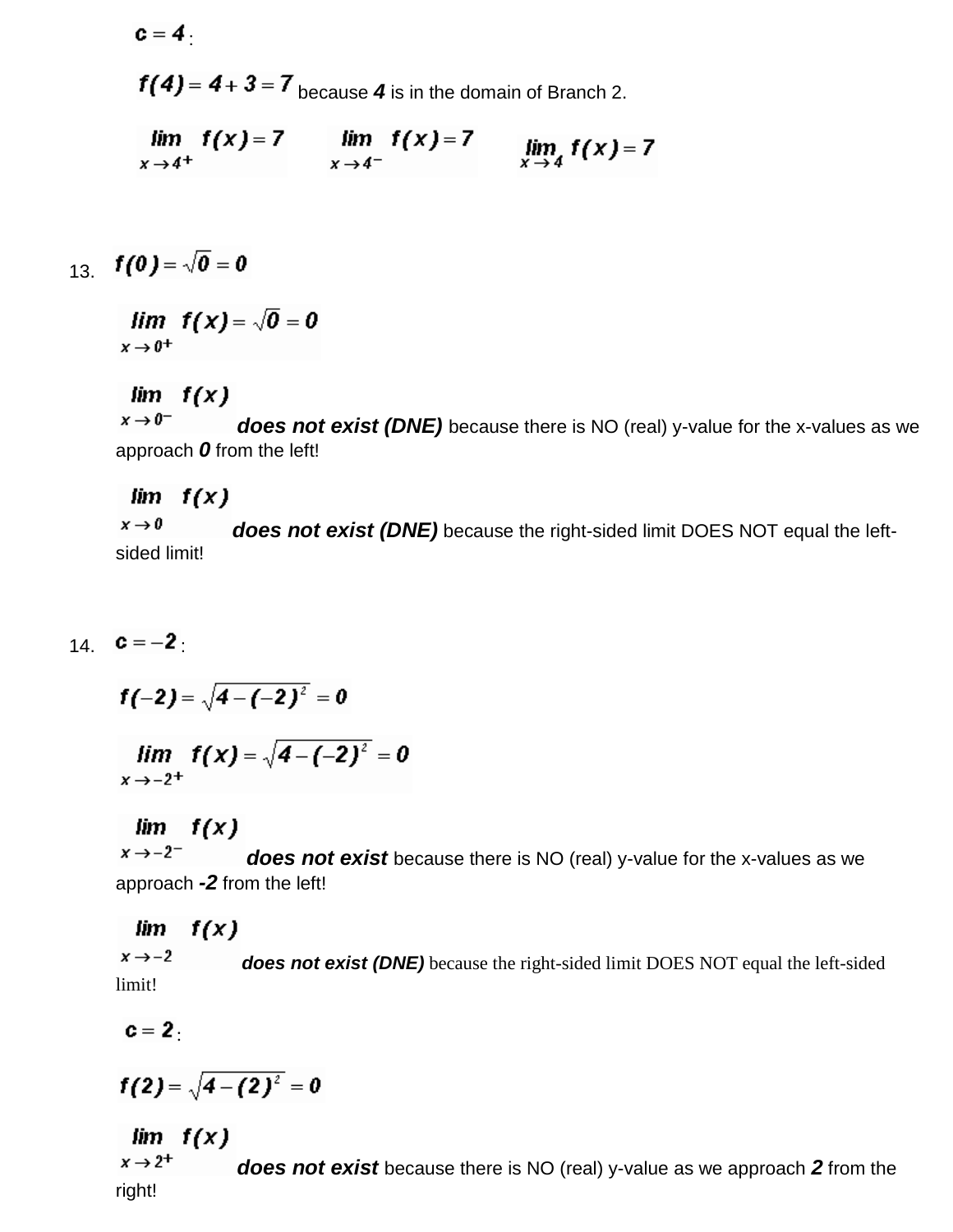$$
\lim_{x \to 2^-} f(x) = \sqrt{4 - (-2)^2} = 0
$$

# $lim f(x)$

 $x \rightarrow 2$ *does not exist (DNE)* because the right-sided limit DOES NOT equal the leftsided limit!

15. **f(0) =**  $\frac{1}{0}$  **is undefined** (There is a vertical asymptote at x=0 because the function is reduced to lowest terms!)

# $lim f(x)$

 $x \rightarrow 0^+$ *does not exist (DNE)* because we DO NOT approach a specific y-value as we approach *0* from the right.

# $lim f(x)$

 $x \rightarrow 0^$ *does not exist (DNE)* because we DO NOT approach a specific y-value as we approach *0* from the left.

**NOTE: Actually, as we approach** *0* **from the right and left along the x-axis, the y-values are getting infinitely large. However, infinity is NOT considered a SPECIFIC y-value.**

# $lim f(x)$

 $x \rightarrow 0$ *does not exist (DNE)* because the right-sided and left-sided limits do not exist.

**f(-2)** =  $\frac{-2-2}{(-2)^2-4}$  =  $\frac{-4}{0}$  **is undefined** (There is a vertical asymptote at x = - 2)

# $lim f(x)$

 $x \rightarrow -2^+$ *does not exist (DNE)* because we DO NOT approach a specific y-value as we approach *-2* from the right.

# $lim f(x)$

 $x \rightarrow -2^$ *does not exist (DNE)* because we DO NOT approach a specific y-value as we approach *-2* from the left.

#### $f(x)$ lim

 $x \rightarrow -2$ *does not exist (DNE)* because the right-sided and left-sided limits do not exist.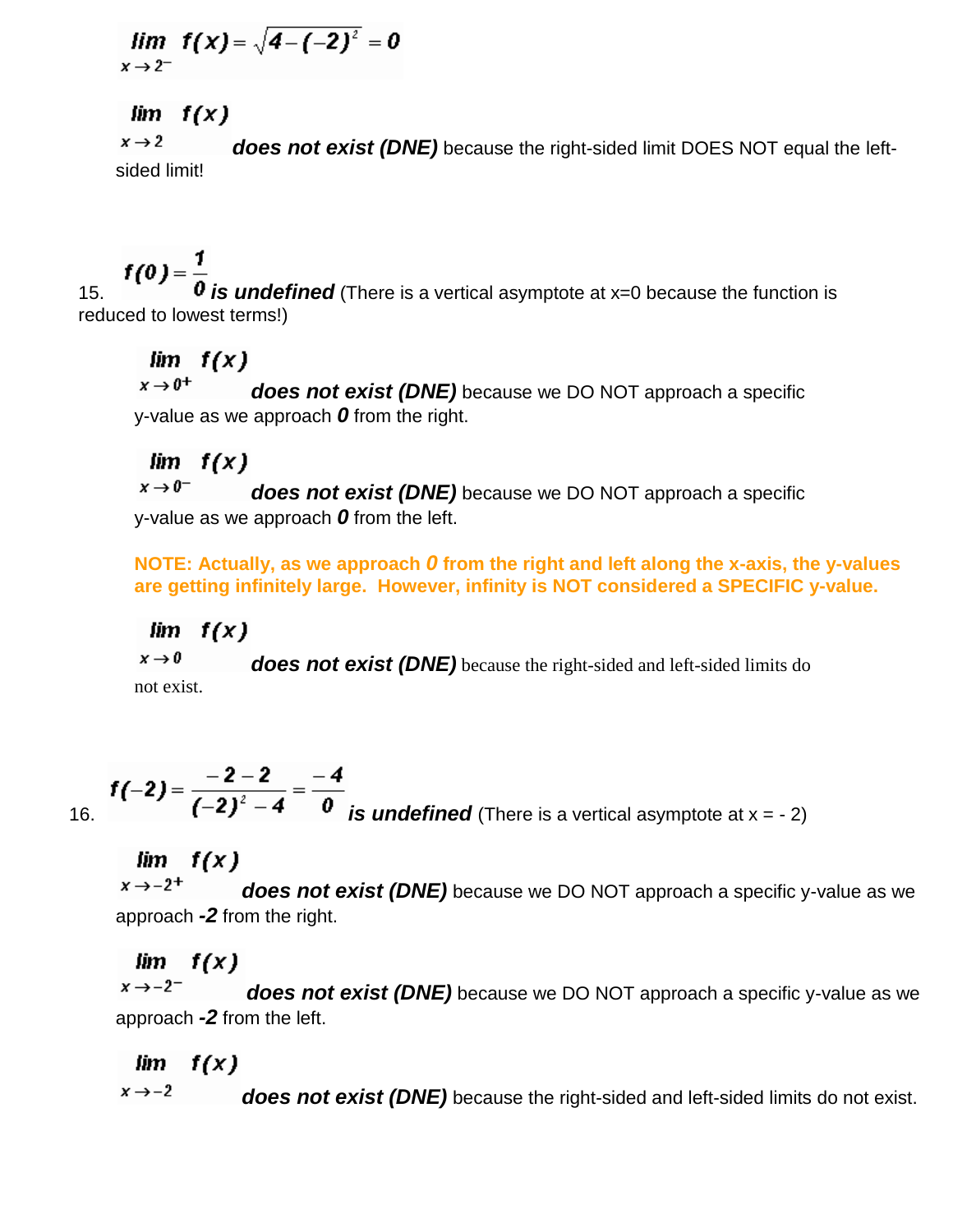**f(2)** =  $\frac{2-2}{(2)^2-4} = \frac{0}{0}$  *is undefined* (There is a hole at x = 2)

$$
\lim_{x \to 2^+} f(x) = \frac{1}{4} \qquad \lim_{x \to 2^-} f(x) = \frac{1}{4} \qquad \lim_{x \to 2} f(x) = \frac{1}{4}
$$

18. 
$$
f(2) = \frac{2^2 - 4}{2 - 2} = \frac{0}{0}
$$
 (There is a hole at x=2!)

$$
\lim_{x \to 2^+} f(x) = 4 \qquad \lim_{x \to 2^-} f(x) = 4 \qquad \lim_{x \to 2} f(x) = 4
$$

$$
_{19.} \ f(2)=8
$$

| $\lim f(x) = 4$     | $lim f(x)=4$        |                   | $\lim f(x) = 4$ |
|---------------------|---------------------|-------------------|-----------------|
| $x \rightarrow 2^+$ | $x \rightarrow 2^-$ | $x \rightarrow 2$ |                 |

**Please note that The Limit and the One-Sided Limits DO NOT equal** *8***! That is because the second branch of this piece-wise defined function consists only of a point and "approaching" is NOT possible. We can only "approach" using the first branch!** 

# 20. **f(2)** is undefined because 2 is not in the domain of the function.

|                     | $\lim f(x) = 5$ |                     | $lim f(x) = -2$ |
|---------------------|-----------------|---------------------|-----------------|
| $x \rightarrow 2^+$ |                 | $x \rightarrow 2^-$ |                 |

#### $lim f(x)$

 $x \rightarrow 2$ *does not exist (DNE)* because the right-sided limit DOES NOT equal the leftsided limit.

21.  $f(2) = -2(2) + 2 = -2$  because 2 is in the domain of Branch 1.

 $\lim_{x \to 2^+} f(x) = 5$   $\lim_{x \to 2^-} f(x) = -2$  $x \rightarrow 2^+$ 

 $lim f(x)$ 

 $x \rightarrow 2$ *does not exist (DNE)* because the right-sided limit DOES NOT equal the leftsided limit.